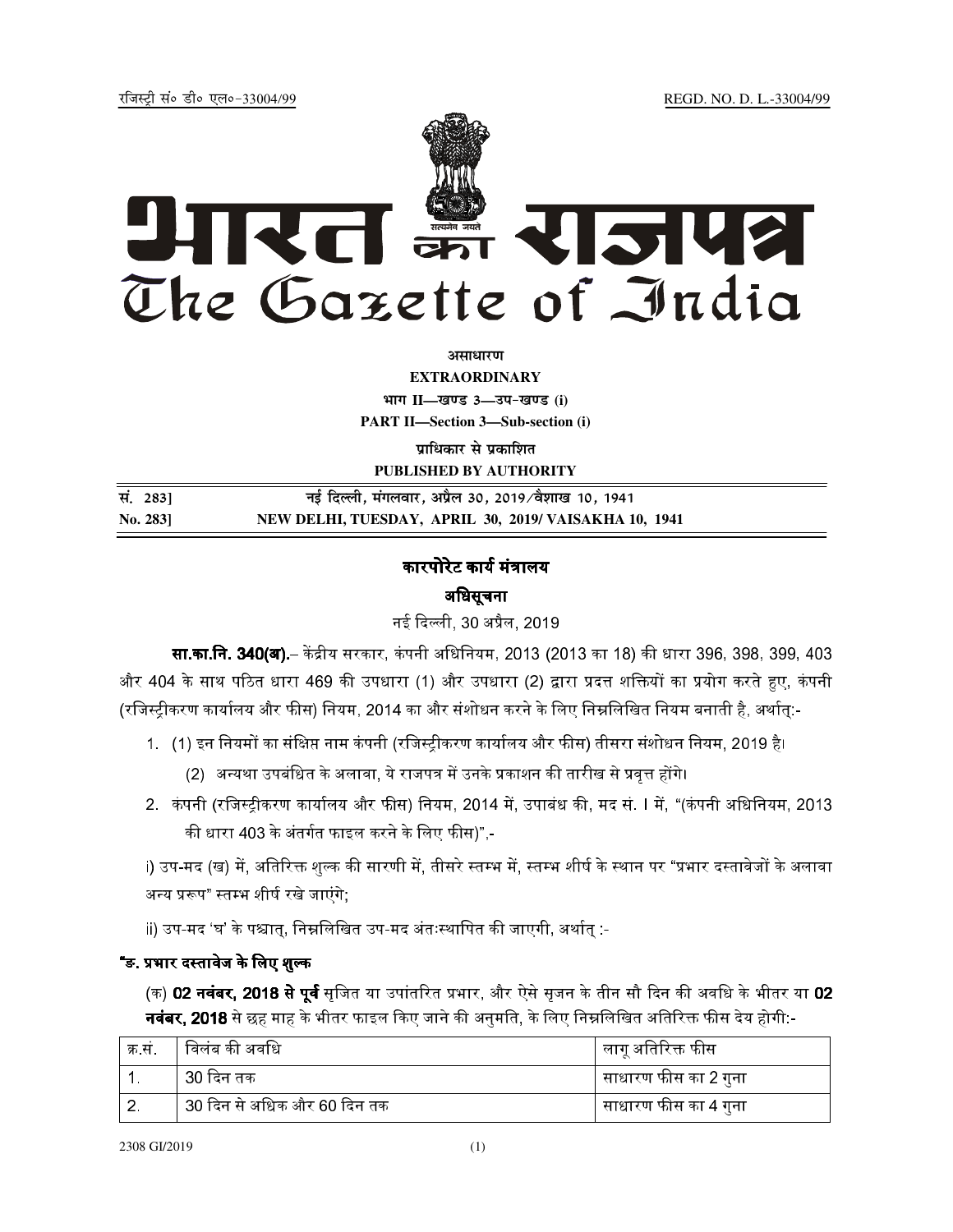THE GAZETTE OF INDIA : EXTRAORDINARY [PART II—SEC. 3(i)]

|           | 60 दिन से अधिक और 90 दिन तक    | साधारण फीस का 6 गुना  |
|-----------|--------------------------------|-----------------------|
| $4 \cdot$ | । 90 दिन से अधिक और 180 दिन तक | साधारण फीस का 10 गुना |
| - 5.      | 180 दिन से अधिक                | साधारण फीस का 12 गुना |

# (ख) **02 नवंबर. 2018 को या इसके पश्चात** सजित या उपांतरित प्रभारों के लिए :-

(क) सभी कंपनियों द्वारा 31 जलाई. 2019 तक निम्नलिखित अतिरिक्त फीस या यथामल्य फीस. जैसा भी मामला हो, देय होगी :-

| क्र सं | विलंब की अवधि               | लागू अतिरिक्त/यथामूल्य फीस |
|--------|-----------------------------|----------------------------|
|        | 30 दिन तक                   | साधारण फीस का 2 गुना       |
|        | 30 दिन से अधिक और 60 दिन तक | साधारण फीस का 4 गुना       |
| 3.     | 60 दिन से अधिक और 90 दिन तक | साधारण फीस का 6 गुना       |

(ख) \$%&%:;))'.9!&S9! 4J=0 %=01:-

| क्र सं | <b>  विलंब की अवधि</b> | छोटी कंपनियां और एकल व्यक्ति   छोटी कंपनियों और एकल व्यक्ति                              |                      |
|--------|------------------------|------------------------------------------------------------------------------------------|----------------------|
|        |                        | कंपनियां                                                                                 | कंपनियों से भिन्न    |
|        | 30 दिन तक              | साधारण फीस का 3 गुना                                                                     | साधारण फीस का 6 गुना |
| 2.     |                        | 30 से अधिक दिन और 90 दिन   साधारण फीस का 3 गुना और प्रभार   साधारण  फीस  का  6  गुना  और |                      |
|        | तक                     | द्वारा प्रतिभूत धनराशि के 0.025 प्रभार द्वारा प्रतिभूत धनराशि के                         |                      |
|        |                        | प्रतिशत. का यथा-मूल्य शुल्क, एक 0.05 प्रतिशत. का यथा-मूल्य शुल्क,                        |                      |
|        |                        | लाख रुपये की अधिकतम राशि के पांचललाख रुपये की अधिकतम राशि                                |                      |
|        |                        | अध्यधीन                                                                                  | के अध्यधीन"          |
|        |                        |                                                                                          |                      |

[फा. सं. 01/16/2013 सीएल-V (पार्ट-I)]

के वी आर मूर्ति, संयुक्त सचिव

**टिप्पणी :** मूल नियम सा.का.नि. 268(अ), तारीख 31 मार्च, 2014 द्वारा भारत के राजपत्र, असाधारण, भाग-II, खंड 3, उपखंड (i) में प्रकाशित किए गए थे और उसके पश्चात निम्नलिखित अधिसचनाओं द्वारा संशोधित किए गए :–

|                 | w                |                   |
|-----------------|------------------|-------------------|
| क्र सं          | अधिसूचना संख्या  | अधिसूचना की तारीख |
| 1.              | सा का नि 297(अ)  | 28 04 2014        |
| 2 <sup>1</sup>  | सा का नि 122(अ)  | 24 02 2015        |
| 3.              | सा का नि 438(अ)  | 29.05.2015        |
| 4.              | सा का नि 493(अ)  | 06 05 2016        |
| 5.              | सा का नि 48(अ)   | 20 01 2018        |
| 6.              | सा का नि. 435(अ) | 07 05 2018        |
| 7 <sup>1</sup>  | सा का नि. 616(अ) | 05 07 2018        |
| 8.              | सा का नि. 797(अ) | 21.08.2018        |
| 9.              | सा का नि. 905(अ) | 20 09 2018        |
| 10 <sub>1</sub> | सा का नि. 143(अ) | 21 02 2019        |
| 11.             | सा का नि 329(अ)  | 24 04 2019        |
|                 |                  |                   |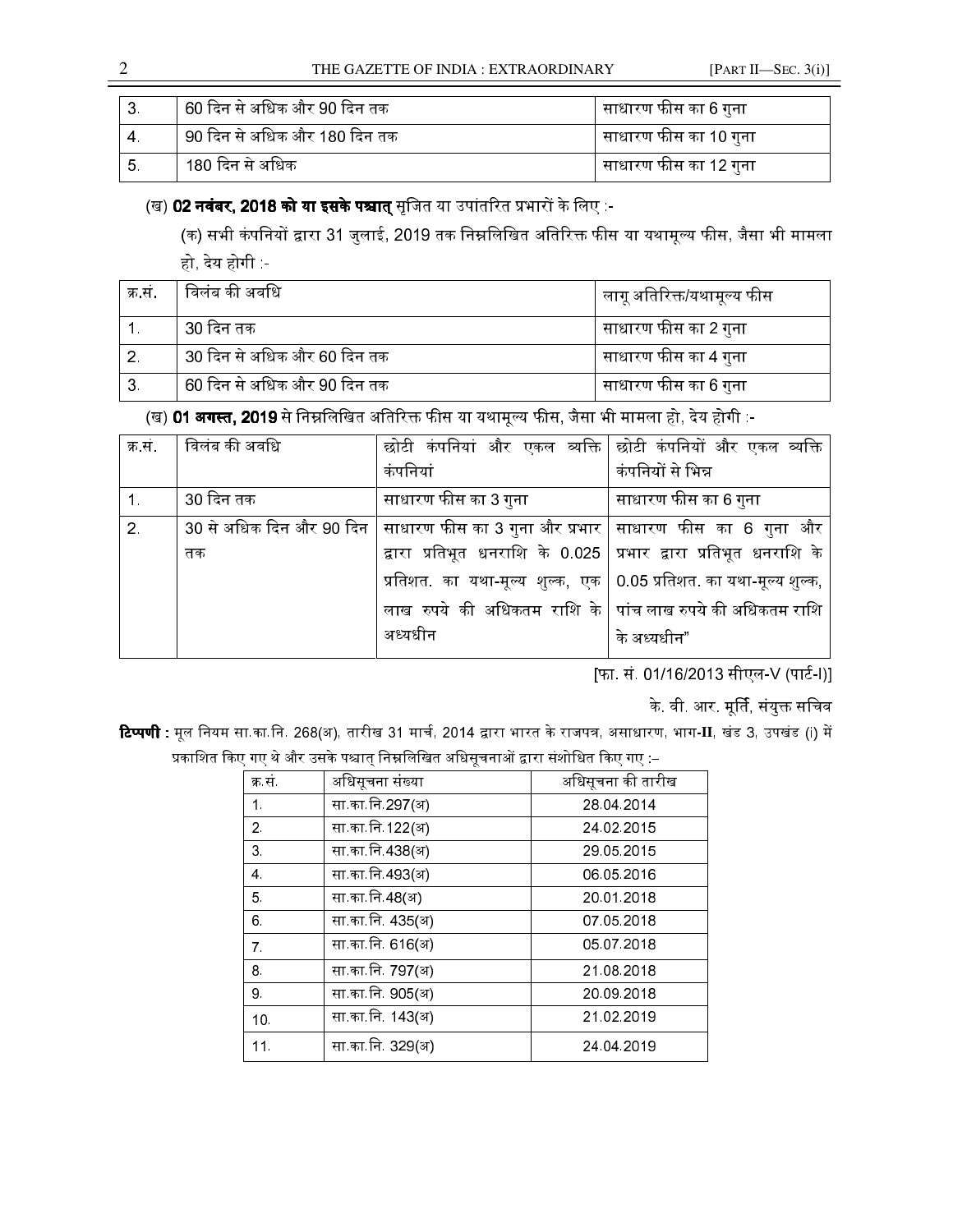### **MINISTRY OF CORPORATE AFFAIRS**

## **NOTIFICATION**

#### New Delhi, the 30th April, 2019

**G.S.R. 340(E).—** In exercise of the powers conferred by sections 396, 398, 399, 403 and 404 read with subsections (1) and (2) of section 469 of the Companies Act, 2013 (18 of 2013), the Central Government hereby makes the following rules further to amend the Companies (Registration Offices and Fees) Rules, 2014, namely:—

1. (1) These rules may be called the Companies (Registration Offices and Fees) Third Amendment Rules, 2019.

(2) Save as otherwise provided, they shall come into force on the date of their publication in the Official Gazette.

2. In the Companies (Registration Offices and Fees) Rules, 2014, in the Annexure, in item "I (Fee for filing under section 403 of the Companies Act, 2013)",-

i) in sub-item B, in the Table of additional fee, in third column, for the column heading, the column heading "Forms excluding charge documents", shall be substituted;

ii) after sub-item 'D', the following sub- item shall be inserted, namely:-

#### **"E. Fees for filing charge documents.**

**(a)** charges created or modified **before the 2nd November, 2018**, and allowed to be filed within a period of three hundred days of such creation or six months from **the 2nd November, 2018**, as the case may be, the following additional fees shall be payable:-

| Sl.No. | Period of delay                      | Additional Fee applicable |
|--------|--------------------------------------|---------------------------|
| ı.     | Up to 30 days                        | 2 times of normal fees    |
| 2.     | More than 30 days and up to 60 days  | 4 times of normal fees    |
|        | More than 60 days and up to 90 days  | 6 times of normal fees    |
| 4.     | More than 90 days and up to 180 days | 10 times of normal fees   |
|        | More than 180 days                   | 12 times of normal fees   |

(b) For the charges created or modified **on or after the 2nd November, 2018**:-

(A) The following additional fees or advalorem fees, as the case may be, shall be payable up to  $31<sup>st</sup>$  July, 2019, by all companies:-

| Sl.No.           | Period of delay                     | Additional/Advalorem Fees applicable |
|------------------|-------------------------------------|--------------------------------------|
|                  | Up to 30 days                       | 2 times of normal fees               |
| ۷.               | More than 30 days and up to 60 days | 4 times of normal fees               |
| $\mathfrak{I}$ . | More than 60 days and up to 90 days | 6 times of normal fees               |

(B) the following additional fees or advalorem fees as the case may be, shall be payable **with effect from 1st August, 2019**:-

| Sl.No. | Period of delay                        | Companies<br>Small<br>One<br>and<br>Person Company                                                                                                           | Other than Small Companies and One<br>Person Company                                                                                                               |
|--------|----------------------------------------|--------------------------------------------------------------------------------------------------------------------------------------------------------------|--------------------------------------------------------------------------------------------------------------------------------------------------------------------|
| Ī.     | Up to 30 days                          | 3 times of normal fees                                                                                                                                       | 6 times of normal fees                                                                                                                                             |
| 2.     | More than 30 days and<br>up to 90 days | 3 times of normal fees plus an<br>ad valorem fee of 0.025 per<br>cent. of the amount secured by<br>the charge, subject to the<br>maximum of one lakh rupees. | 6 times of normal fees, plus an <i>ad</i><br>valorem fee of 0.05 per cent. of the<br>amount secured by the charge, subject to<br>the maximum of five lakh rupees". |

 [F. No. 01/16/2013 CL-V (Pt-I)] K. V. R. MURTY, Jt. Secy.

**Note:** The principal rules were published in the Gazette of India, Part II, Extraordinary, Section 3, Sub-section (i) *vide* number G.S.R. 268(E), dated the 31<sup>st</sup> March, 2014 and subsequently amended by:-